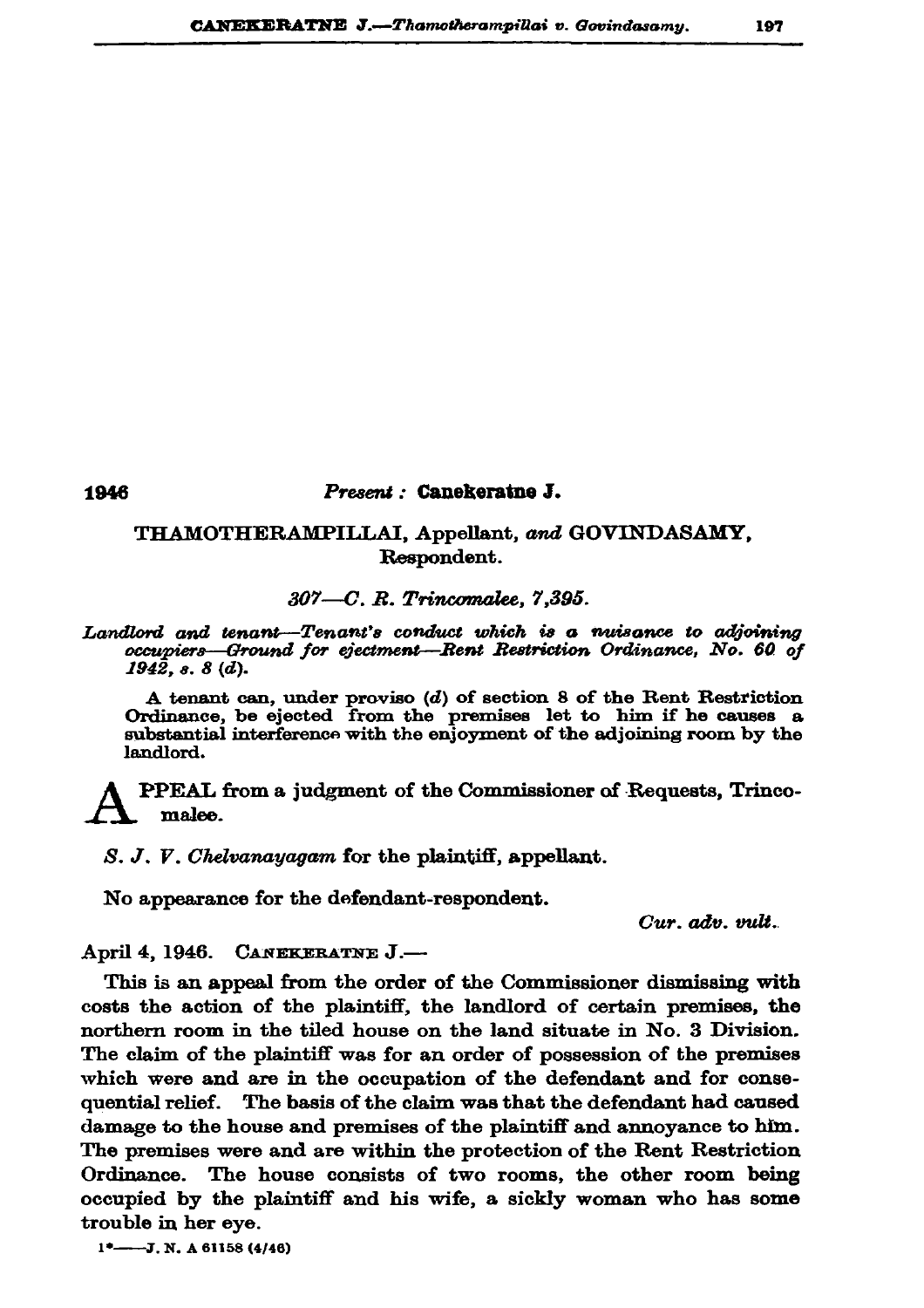Plaintiff testified that as the defendant was causing trouble, he asked him on May 25, 1945, to vacate the room: that night the defendant caused great damage to the premises. Next day, fearing that the plaintiff might prosecute him, the defendant sent for one Jubar and one Hussein, requested them to dissuade the plaintiff from taking any steps against him and promised to vacate the room by the end of June. These two persons saw plaintiff and communicated the defendant's promise to him.

The defendant is a radio mechanic and brings home radio sets for repair. Since the end of May the defendant was creating trouble and was using a radio set till late in the night, so plaintiff gave him notice on July 28 to leave the premises by the end of August: as defendant failed to comply with the notice this action was instituted on October 11.

The learned Commissioner appears to take the view that the defendant has caused annoyance to the plaintiff but that is not conduct which is a nuisance to adjoining occupiers-no other occupier had made a complaint against the defendant. Complaint, in his view, should be made by more than one person; as defendant is a repairer of radio sets " he must do the repairing only when he is off-duty, so putting the radio on late at nights is not a nuisance."

Proceedings for ejectment can be taken against a statutory tenant by the landlord if he can satisfy the Court that the tenant had been guilty of conduct which is a nuisance to adjoining occupiers. (Sec. 8, proviso C of Ordinance No. 60 of 1942.)

The conduct of a person may be a nuisance to one person or to a number of persons: it depends on the nature of the act done by the wrongdoer: if a tenant grossly misuses the premises let to him it is clear that the landlord can complain that the conduct of the tenant is a nuisance within the meaning of the section. (See Ferguson v. Butler 1.)

In the case of a nuisance by smell or noise, the fact that only one person complains is a circumstance to be taken into consideration by the tribunal, it may not infrequently turn the scales against the landlord : it is, however, not decisive of his rights. (See section 2  $(x)$  of Chapter 2 of the Legislative Enactments.)

The defendant has turned the premises let to him to a workshop where he attends to repairs of radio sets at night. Any substantial interference with the comfort or convenience of persons occupying or using the premises is a sufficient interference with the beneficial use of premises.

Persons living in a locality may have to bear with patience the noise ordinarily found there but the addition of a fresh noise caused by a person working every night may be so substantial as to create a nuisance. The plaintiff complains of the noise made practically every night by the defendant in the course of effecting repairs to radio sets; he complains of the noise made by tuning-in the wireless-sets till late in the night. The existence of the noise in this case is clear; such noise does cause a